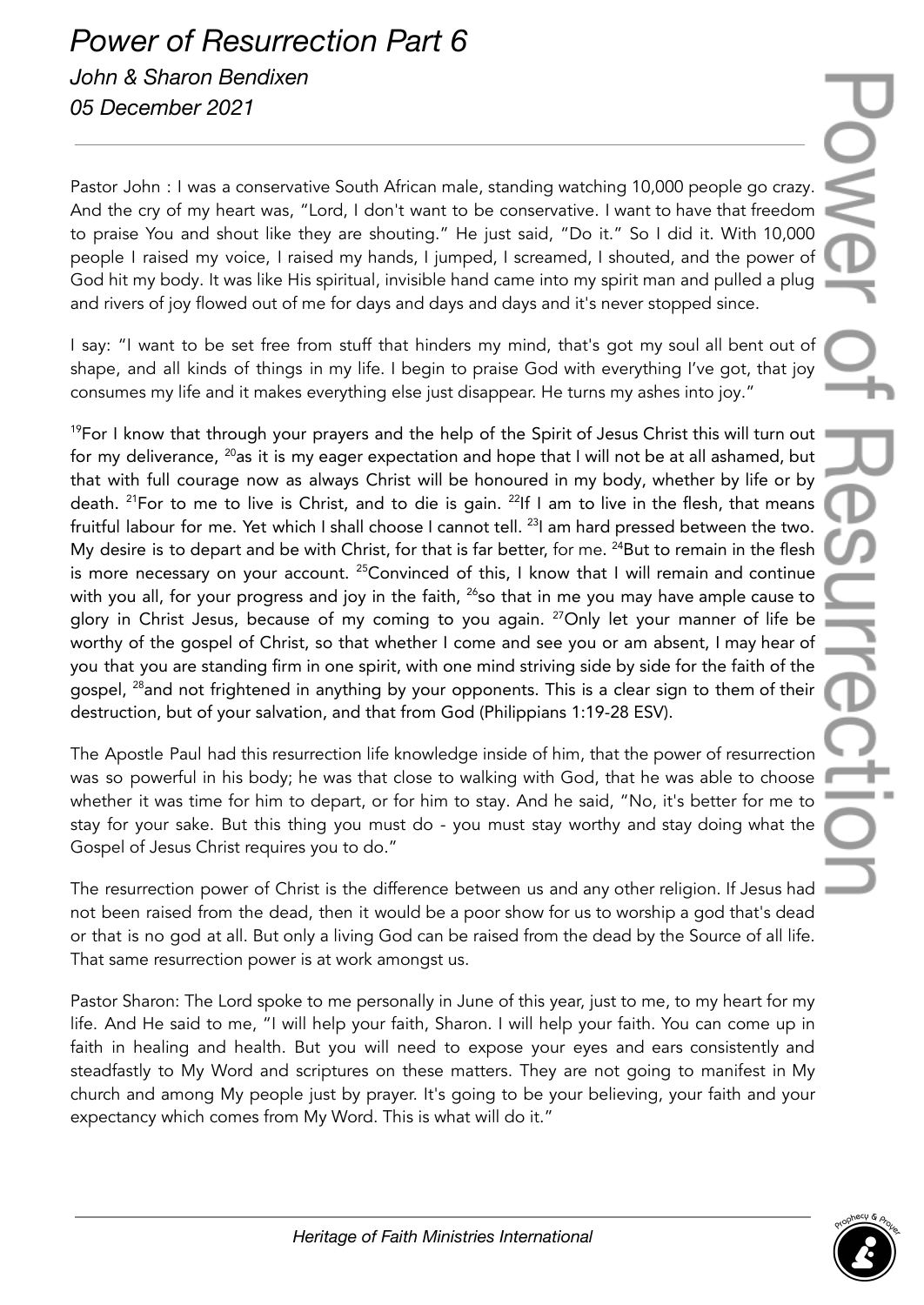$12$ Wherefore it shall come to pass, if ye hearken to these judgments, and keep, and do them, that the Lord thy God shall keep unto thee the covenant and the mercy which he sware unto thy fathers: <sup>13</sup>And he will love thee, and bless thee, and multiply thee: he will also bless the fruit of thy womb, and the fruit of thy land … thine oil, the increase of thy … flocks of thy sheep … <sup>14</sup>Thou shalt be blessed above all people: there shall not be male or female barren among you, or among your cattle. <sup>15</sup>And the Lord will take away from thee all sickness, and will put none of the evil diseases of Egypt, which thou knowest, upon thee (Deuteronomy 7:12-15 KJV). He will take away all sickness from us.

<sup>26</sup>If thou wilt diligently hearken - it starts the same as Deuteronomy 7:12 - if thou wilt diligently hearken to the voice of the Lord thy God, and wilt do that which is right in his sight, and wilt give ear to his commandments, and keep all his statutes, I will put none of these diseases upon thee, which I have brought upon the Egyptians: for I am the Lord that healeth thee (Exodus 15:26 KJV).  $23$  Jesus went about  $\ldots$  healing all manner of sickness and all manner of disease among the people (Matthew 4:23 KJV).

 $11$ And God wrought special miracles by the hands of Paul (Acts 19:11 KJV). -  $12$ So that from his body, from Paul's body, his body were brought unto the sick handkerchiefs or aprons, and the diseases departed from them, and the evil spirits left them (Acts 19:11-12 KJV).

What God was saying to me, "I speak this scripture to you today, because I am wrath that My people who are obedient to Me, who love Me, who serve Me, who are obeying My commandments, that this virus is thinking it can attach itself to them." That's how God gave it to me in my heart. I didn't have it before He gave it to me. And then I had it. He said, "This virus," because it started with just one person we heard, another person we heard that they've been tested positive. And the Lord said, "I say no. But I cannot say no if you and Pastor John don't say no now. Say no now." We say, "No." We say no to that virus. We say, "No." It may not attach itself to our bodies. It's illegal. If it comes on you, it's illegally on you because God has promised that none of the diseases that are in the world system shall come upon His people that are obedient; none of them.

<sup>46</sup>... go quickly unto the congregation ... for there is wrath gone out from the Lord; the plague is begun. <sup>47</sup>… into the midst of the congregation; and, behold, the plague was begun among the people: and he put on incense, and made an atonement for the people. <sup>48</sup>And he stood between the dead and the living; and the plague was stopped (Numbers 16:46-48 KJV). The plague was stopped.

The anointing is God's sickness-removing power. The anointing of the Holy Spirit is God's sickness-removing power. It removes sickness and prevents.

Pastor John: We declare that any sickness or disease that may have come on your body, when this comes and touches your body, healing power of God begins to do its mighty work in you. The healing power of God, the mighty Word of God, the resurrected life of Jesus Christ begins to do its mighty work in your body, in your mind, in your soul. It begins to restore you as an individual.

God is beginning to heal as these cloths will touch your body, any sickness and disease is going to leave your body like that. Just like that.